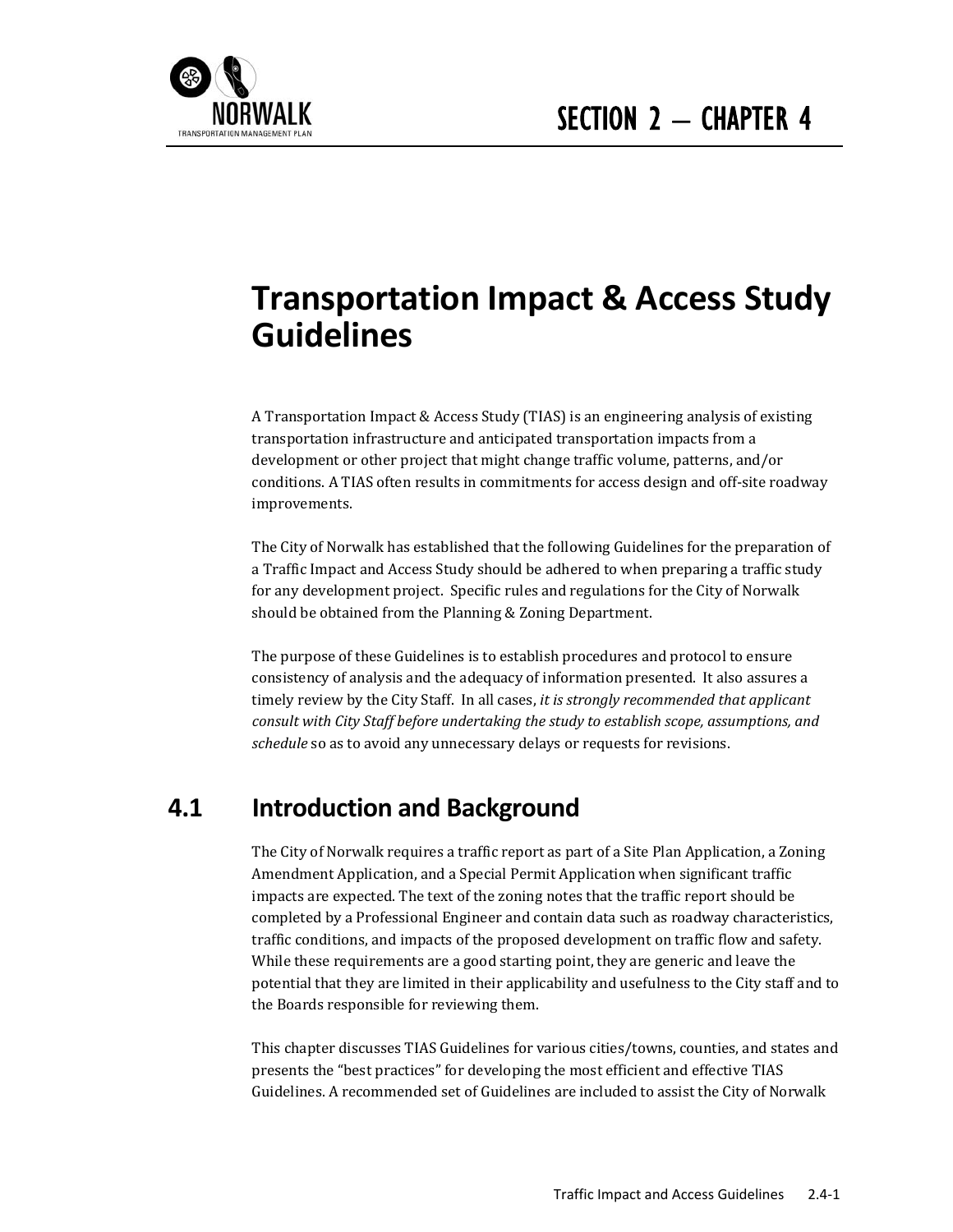adopt a comprehensive and quantifiable report which upgrades and strengthens the current City requirements and provides clear direction, expectations, and transparency to applicants when preparing these types of studies. Based on these recommendations, suggested standard TIAS report contents are discussed in detail.

It should be noted that the Connecticut Department of Transportation's Office of State Traffic Administration (OSTA) has a comprehensive process for determining the impact of major traffic generators. Part of this process includes determining a project's impacts on state highways and major intersecting town roads through the development of a TIAS. Any policy that is to be adopted at the City level should be generally compatible with the OSTA process.

Again, developers seeking to prepare traffic studies should coordinate with the City's Department of Planning and Zoning to obtain the most current rules and regulations as it relates to traffic impact.

## **4.2 Objective Criteria**

Comprehensive and effective TIAS Guidelines provide clear direction to applicants and outline a series of objective criteria each study must address. While the OSTA process focuses on state highway locations, the local process should consider both state highway and non-state highway locations. The basis of TIAS Guidelines should include the following, at a minimum:

- $\bullet$  Criteria or thresholds for warranting a TIAS;
- $\blacklozenge$  The level of study required for various degrees of impact;
- $\blacklozenge$  Standard methods for determining an appropriate study area;
- $\bullet$  Required minimum contents of a TIAS; and
- $\blacklozenge$  Mitigation thresholds for impacts to the transportation system.

The success of TIAS Guidelines largely depends on how explicitly the requirements are presented. Clear language and objective, measurable criteria will guide developers and other entities seeking to modify the City's transportation system and result in a consistency in how studies are presented and reviewed. In turn, the review process for City officials will be straightforward.

## **4.3 Standard Approach**

With clear criteria described above, outlining a standard approach for a TIAS would be the next step. These steps would be discussed in the guidelines so developers have a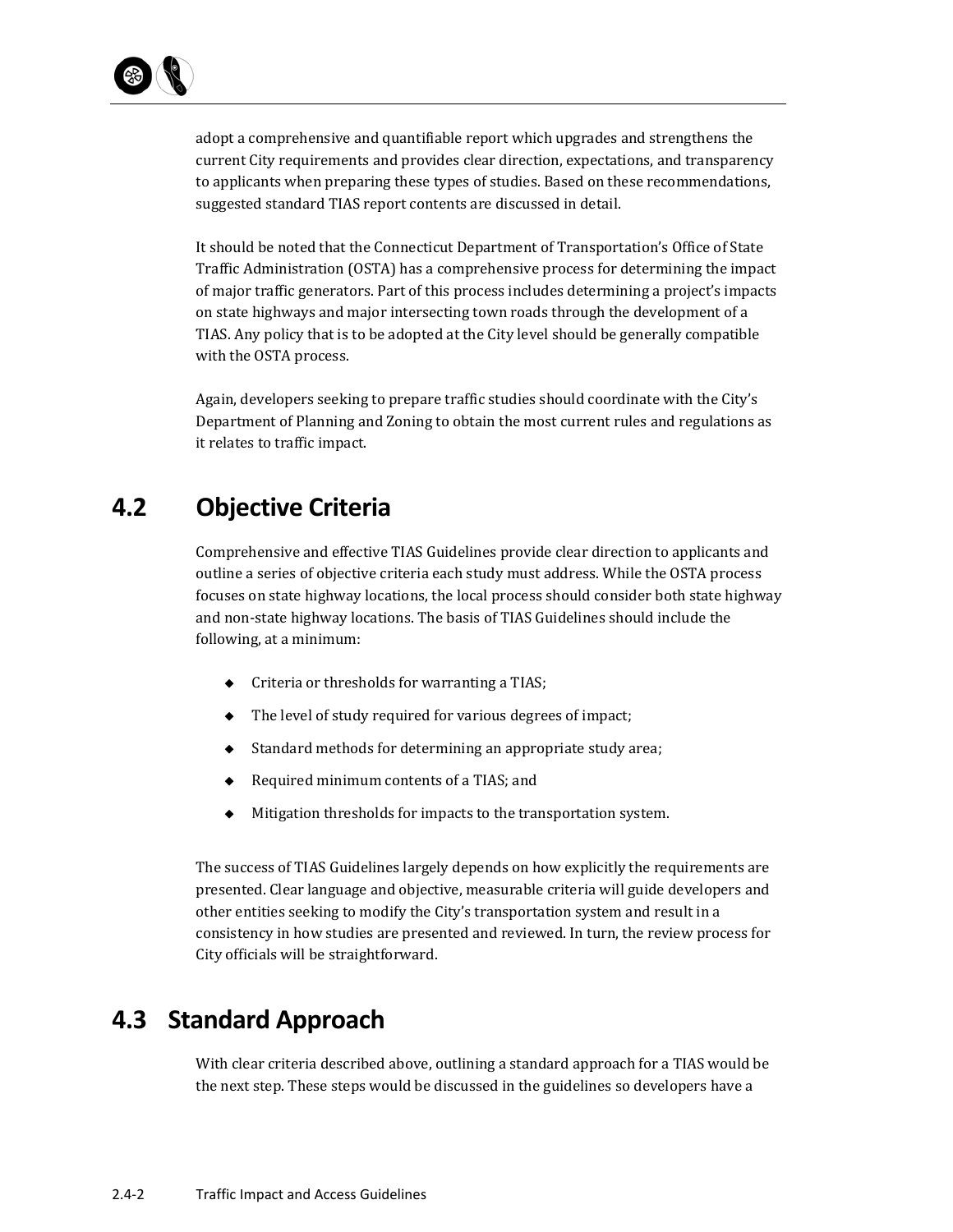roadmap to the process. An example of an effective approach would include the following steps:

- ◆ TIAS Requirement: A developer (either on their own or through consultation with the appropriate City department) would determine the impact of their proposed project, typically by calculating a maximum peak hour and/or daily trip generation estimate and/or through the identification of new parking spaces. This estimated impact would be compared to the criteria/threshold to determine if a TIAS would be required for the project and what level of study would be required.
- ◆ **Definition of Study Scope:** Once it is determined that a TIAS would be required, the scope of the study could be defined. Consultation with the City could be required at this step and a scoping determination meeting could define:
	- ❖ Type of Report/Level of Study
	- ❖ Study Area Limits
	- $\div$  Time Period of Analysis
	- Analysis Scenarios
	- ◆ Trip Generation and Distribution Methodology
	- ❖ Presentation and Analysis of Crash/Safety Data
	- $\div$  Growth Rate Assumption (for future year projections)
	- $\div$  Planned Developments and Improvements to be Considered
	- $\triangle$  Access Location and Design Elements
- **TIAS** Preparation: The developer would then prepare the TIAS according to the stipulations outlined at the scoping meeting, including at least the required minimum contents outlined by the City.
- **Mitigation Determination:** Once the developer has an understanding of a project's impacts, they can determine whether an impact threshold is exceeded and if mitigation would be required. Consultation with the City at this stage could be encouraged to ensure a mitigation package that would be comprehensive and fair to all parties. Otherwise, a standardized LOS-based approach to mitigating impacts can serve to address open-ended actions.
- ◆ **Review/Approval:** The developer would submit the TIAS to the City for review and comment. If deemed necessary, the City may chose to hire a peer review consultant to perform an independent review of the study and provide technical comments. The City would then either approve the TIAS as is or provide comments to have the developer revise the study.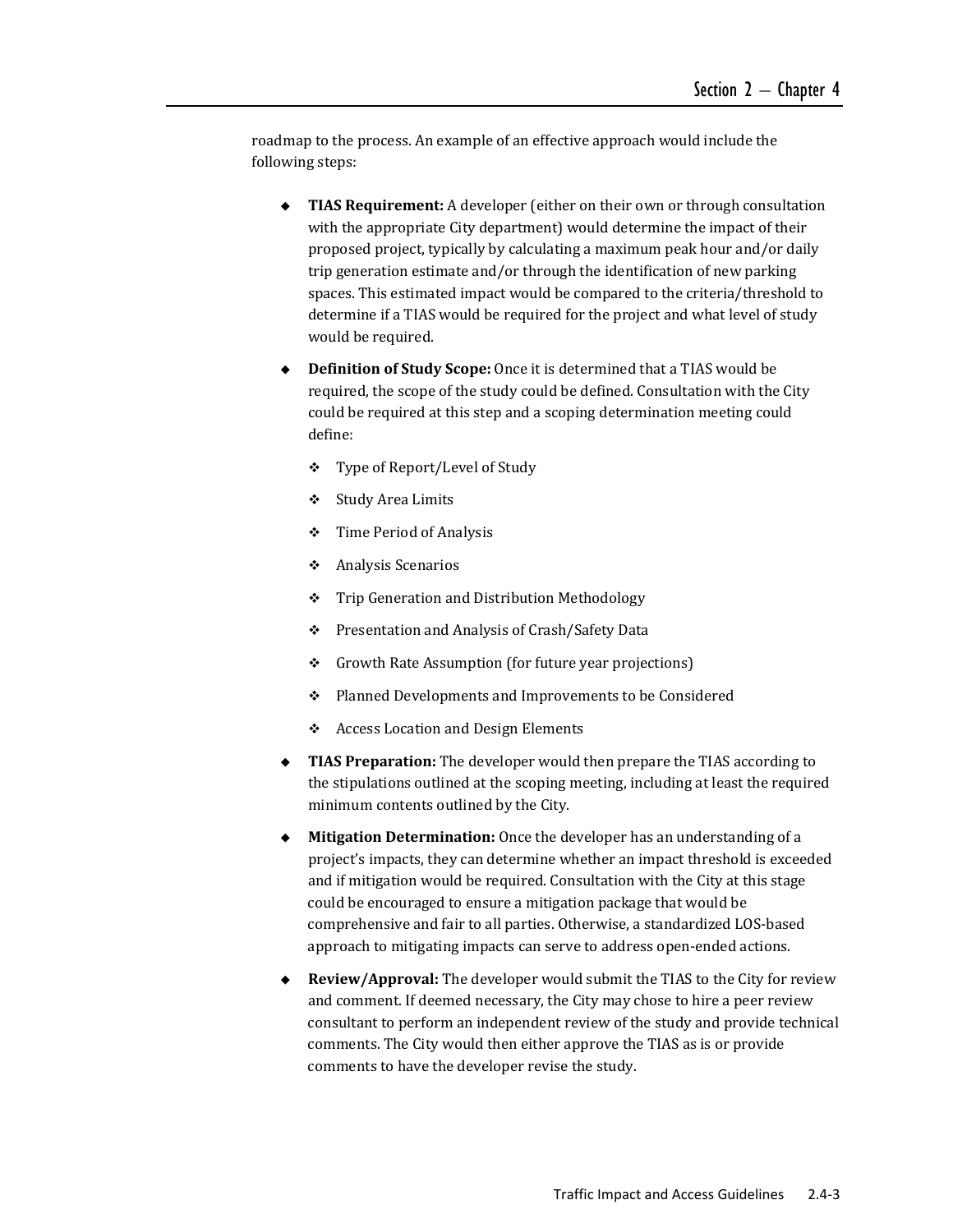

◆ **Timelines:** A clear process should be laid out to standardize the length of time and process needed to review and revise a TIAS. Generally, entities doing business with the City prefer to know how long a review will take so they may understand if/when approval/denial would be made and can adjust their overall project timeline accordingly.

Effective TIAS Guidelines are flexible and allow the City and the applicant to work together to produce a study that addresses each project's unique impacts. Therefore, building language into the TIAS Guidelines to allow for deviations from the guidelines in certain situations is important.

## **4.4 TIAS Guideline "Best Practices" Research**

The study team researched criteria included in other city/town or state TIAS Guidelines. This section is meant to demonstrate the variation among approaches to suit a particular jurisdiction's conditions and goals. Based on VHB's research, the following ten standards form the basis of effective TIAS Guidelines:

- $\triangleleft$  TIAS Threshold/Trigger
- ◆ Levels of Study
- ◆ Study Area Selection
- ◆ Data Collection
- ◆ Safety Data
- ◆ Trip Generation Procedures
- **Trip Distribution Procedures**
- ◆ Results Presentation
- ◆ Mitigation Triggers
- ◆ Review Timeline

The following sections present the criteria defined by various jurisdictions for each of these ten standards. The complete TIAS Guidelines for each jurisdiction discussed below are included in the Appendix for reference.

## **4.4.1 TIAS Threshold/Trigger**

The first criterion relates to the threshold or trigger that defines when a TIAS is required by a jurisdiction. These thresholds generally focus on development size, parking, land use, and/or trip generation estimates. Some jurisdictions define several thresholds that would trigger different levels of study (discussed in detail in a subsequent section).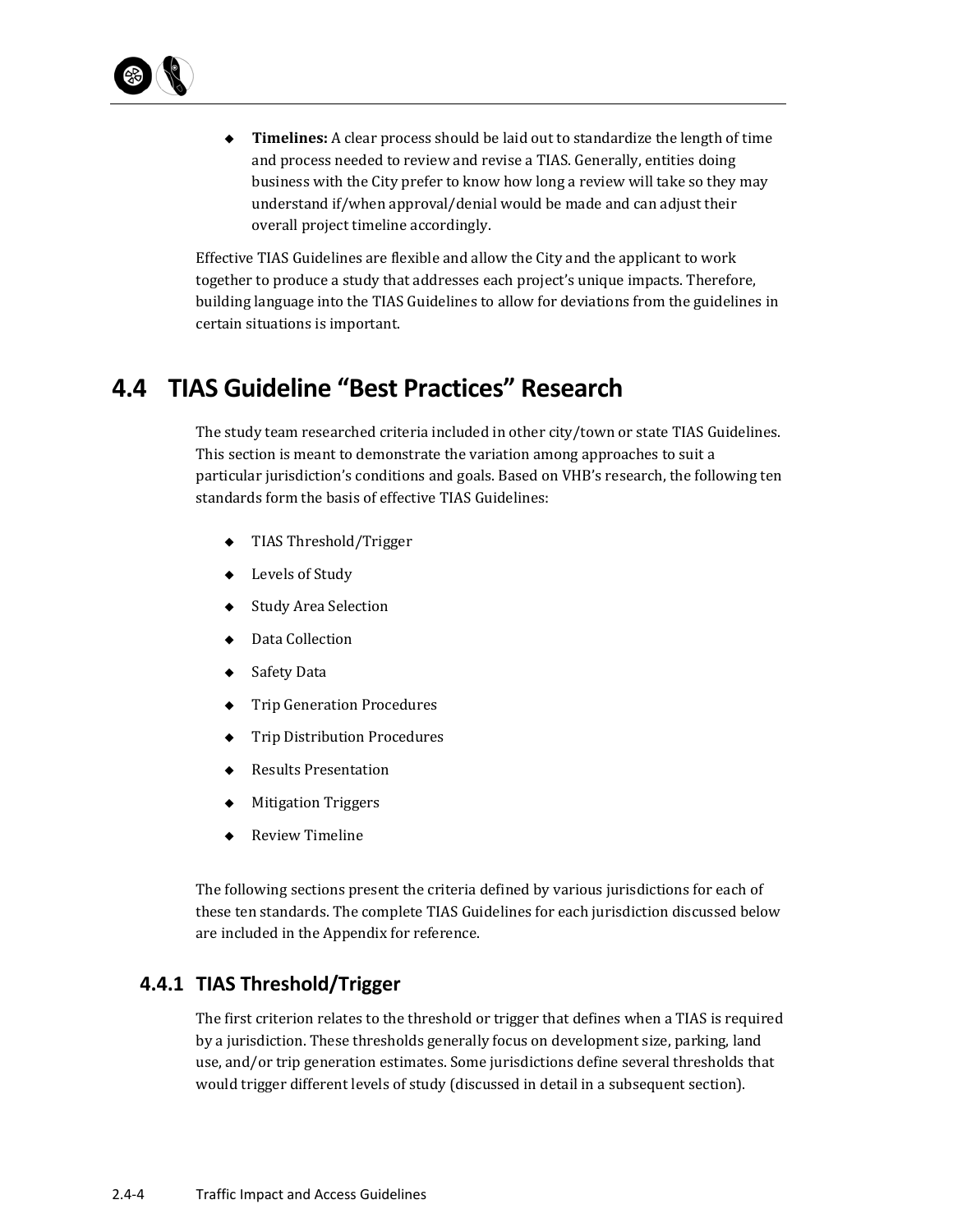Exhibit 2.4-1 presents the TIAS thresholds/triggers that have been adopted by various jurisdictions. 

**Exhibit 2.4‐1 TIAS Threshold/Trigger**

| Jurisdiction                  | <b>TIAS Threshold/Trigger</b>                                                                      |
|-------------------------------|----------------------------------------------------------------------------------------------------|
| Connecticut DOT OSTA          | New development that abuts, adjoins, or substantially affects state highway:                       |
| Guidelines                    | Size: 100,000 square feet of floor area                                                            |
|                               | Parking: 200 or more parking spaces                                                                |
|                               |                                                                                                    |
|                               | <b>Expansion of existing development:</b>                                                          |
|                               | Size: Any increase in development size                                                             |
|                               | Parking: Increase to supply by 50 or more parking spaces                                           |
|                               | Land Use: Significant change in use from that previously approved (i.e., office-to-retail)         |
|                               | Developments which do not abut or adjoin a state highway, but equal or exceed the                  |
|                               | aforementioned thresholds, must first be evaluated to determine if a Certificate will be required. |
| Maine Traffic Movement Permit | Trip Generation: 100 or more passenger car equivalents during the peak hour                        |
| Massachusetts Environmental   | Environmental Notification Form (ENF) and Mandatory Environmental Impact Report (EIR):             |
| Policy Act (MEPA)             | Trip Generation: 3,000 or more new daily trips                                                     |
|                               | Parking: 1,000 or more new parking spaces                                                          |
|                               |                                                                                                    |
|                               | <b>ENF and Other MEPA Review if the Secretary So Requires:</b>                                     |
|                               | Trip Generation: 2,000 or more new daily trips                                                     |
|                               | Trip Generation/Parking: 1,000 or more new daily trips and 150 or more new parking spaces          |
|                               | Parking: 300 or more new parking spaces at a single location                                       |
| Stamford, Connecticut         | Size: 20,000 square feet or more of new non-residential; or 10 or more new residential dwelling    |
|                               | units                                                                                              |
|                               | Land Area: 40,000 square feet of lot area                                                          |
|                               | Parking: 100 or more new parking spaces                                                            |
| Cambridge, Massachusetts      | Size: Defined by land use and/or zoning district                                                   |
|                               | Parking: Defined by land use and/or zoning district                                                |
| Wellesley, Massachusetts      | Trip Generation: "A roadway segment, including one or more approaches to an intersection,          |
|                               | over which 30 or more vehicles related to the development parcel travel in a single direction      |
|                               | during any single hour."                                                                           |
| Worcester, Massachusetts      | Trip Generation: 20 or more peak hour vehicle trips or 200 or more daily trips                     |
| Albany, Oregon                | Level I:                                                                                           |
|                               | Trip Generation: 50 or more AM or PM peak period vehicle trips                                     |
|                               | Level II:                                                                                          |
|                               | Trip Generation: 100 or more AM or PM peak period vehicle trips                                    |
|                               | Level I study must be expanded to Level II study if current traffic problems exist (high-accident  |
|                               | location, poor roadway alignment, or capacity deficiency) or if staff anticipates the level of     |
|                               | service deficiencies or impacts to adjacent neighborhoods.                                         |

Note: This information is presented to illustrate "best practices" being used by regulatory authorities. Specific recommendations for the City of Norwalk are provided in Section 4.5 of this Chapter.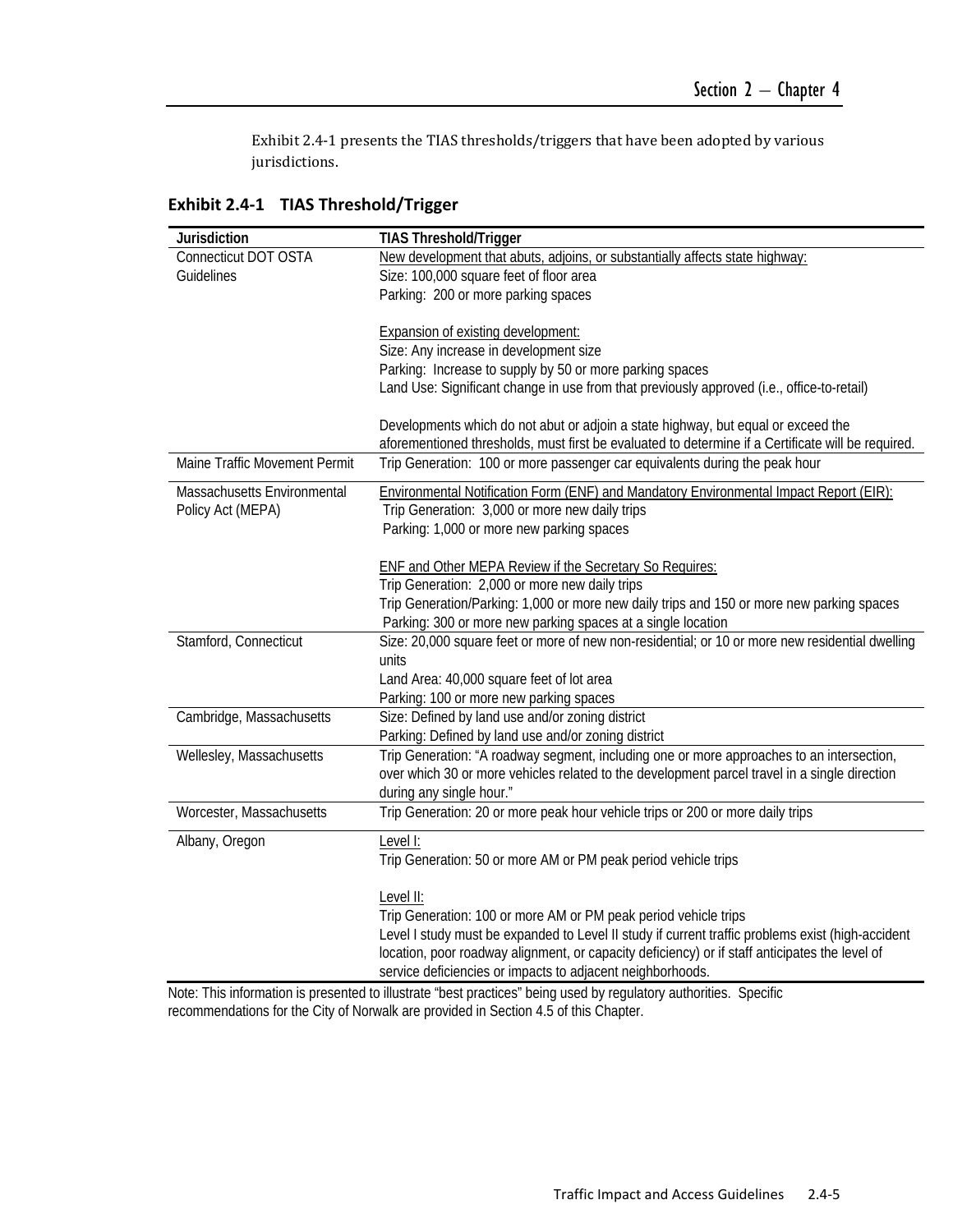

## **4.4.2 Levels of Study**

A jurisdiction may define various degrees or levels of study that are tied to the projected impact of a development. For example, if a development is projected to have minimal impact to the transportation system, a jurisdiction may only require a letter documenting the estimated trip generation and distribution. Conversely, if a development is projected to have a more significant impact, a full TIAS may be required. Allowing levels or tiers of study is an effective method of appropriately documenting and assessing a project's impacts without undue review by a city/town for projects with minimal impact. Exhibit 2.4-2 presents levels of study that are required by various jurisdictions. 

| <b>Jurisdiction</b>         | Levels of Study                                                                          |
|-----------------------------|------------------------------------------------------------------------------------------|
| Connecticut DOT OSTA        | Traffic Impact & Access Study for Certificate Determination                              |
| Guidelines                  | Preliminary scoping meeting may be held or information may be exchanged to determine the |
|                             | extent of data needed for review.                                                        |
|                             |                                                                                          |
| Massachusetts Environmental | <b>ENF and Mandatory EIR</b>                                                             |
| Policy Act (MEPA)           | ENF and Other MEPA Review if the Secretary So Requires                                   |
|                             |                                                                                          |
| Worcester, Massachusetts    | Study Area                                                                               |
|                             | Letter Report                                                                            |
|                             | Full traffic impact analysis report                                                      |
|                             |                                                                                          |
| Albany, Oregon              | Level I - Trip Generation and Distribution Study                                         |
|                             | Level II - Traffic Impact Analysis (TIA)                                                 |

#### **Exhibit 2.4‐2 Levels of Study**

Note: This information is presented to illustrate "best practices" being used by regulatory authorities. Specific recommendations for the City of Norwalk are provided in Section 4.5 of this Chapter.

## **4.4.3 Study Area Selection**

Defining a study area can be accomplished several ways. In some cases, jurisdictions have "rules of thumb" based on trip generation and distribution estimates and/or a certain distance from the project site to identify study area intersections. Almost all of the TIAS Guidelines researched require approval of the study area by the appropriate entity within the jurisdiction. In many cases, this approval would be granted at a project kick-off or scoping meeting. Exhibit 2.4-3 presents the criteria for selecting an appropriate study area that have been adopted by various jurisdictions.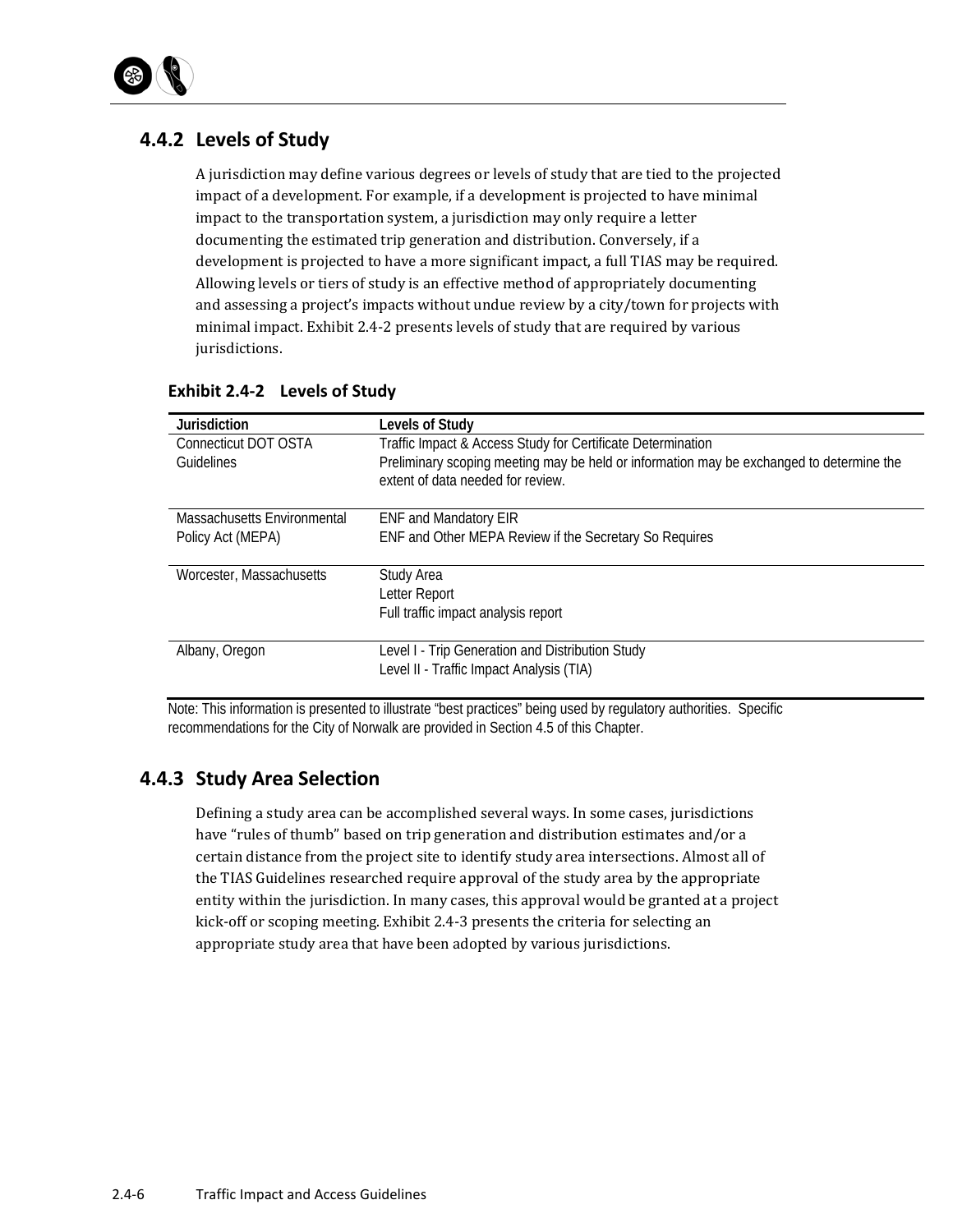| <b>Jurisdiction</b>                              | <b>Study Area Selection</b>                                                                                                                                                                                                                                                                                                                                        |
|--------------------------------------------------|--------------------------------------------------------------------------------------------------------------------------------------------------------------------------------------------------------------------------------------------------------------------------------------------------------------------------------------------------------------------|
| Connecticut DOT OSTA                             | n/a                                                                                                                                                                                                                                                                                                                                                                |
| Guidelines                                       |                                                                                                                                                                                                                                                                                                                                                                    |
| Maine Traffic Movement Permit                    | A "scoping meeting" among the Maine DOT, the municipality, and the applicant shall define the<br>scope of impact evaluation required for the proposed project and the type of proceedings<br>warranted.                                                                                                                                                            |
| Massachusetts Environmental<br>Policy Act (MEPA) | After the ENF review period, a written certificate is issued stating whether or not an EIR is<br>required and, if so, what to require in the scope.                                                                                                                                                                                                                |
| Cambridge, Massachusetts                         | City defines study area limits.                                                                                                                                                                                                                                                                                                                                    |
|                                                  | Rule of thumb: All intersections with 40 new vehicle trips in the AM and PM peak hours<br>combined.                                                                                                                                                                                                                                                                |
| Cape Cod, Massachusetts                          | Study area negotiated with Cape Cod Commission.<br>Rule of thumb: All intersections with 25 new vehicle trips in the peak season peak hour and/or<br>3 crashes per year.                                                                                                                                                                                           |
| Framingham, Massachusetts                        | All streets and intersections adjacent to or within 1,000 feet of the project boundaries, subject<br>to approval by the Planning Board.                                                                                                                                                                                                                            |
| Greenfield, Massachusetts                        | All streets and intersections adjacent to the project.<br>All streets that will experience a ten percent (10% or greater) increase in peak hour traffic.<br>All intersection that will experience a reduction in the level of service as a result of the project.<br>Failing intersections that will experience an increase in traffic as a result of the project. |
| Albany, Oregon                                   | Site access drives and adjacent roadways and intersections.<br>Off-site major intersections impacted by 50 or more peak-hour vehicle trips (not beyond 1/2 of a<br>mile from where trips load a principal arterial).<br>City approval of study area limits required.                                                                                               |

#### **Exhibit 2.4‐3 Study Area Selection**

Note: This information is presented to illustrate "best practices" being used by regulatory authorities. Specific recommendations for the City of Norwalk are provided in Section 4.5 of this Chapter.

## **4.4.4 Data Collection**

The types of data collected often depend on the characteristics of a jurisdiction. Rural and suburban areas may require only vehicular traffic volume data while more urban communities could additionally request pedestrian, bicycle, and transit data collection. Exhibit 2.4-4 presents data collection requirements for various jurisdictions.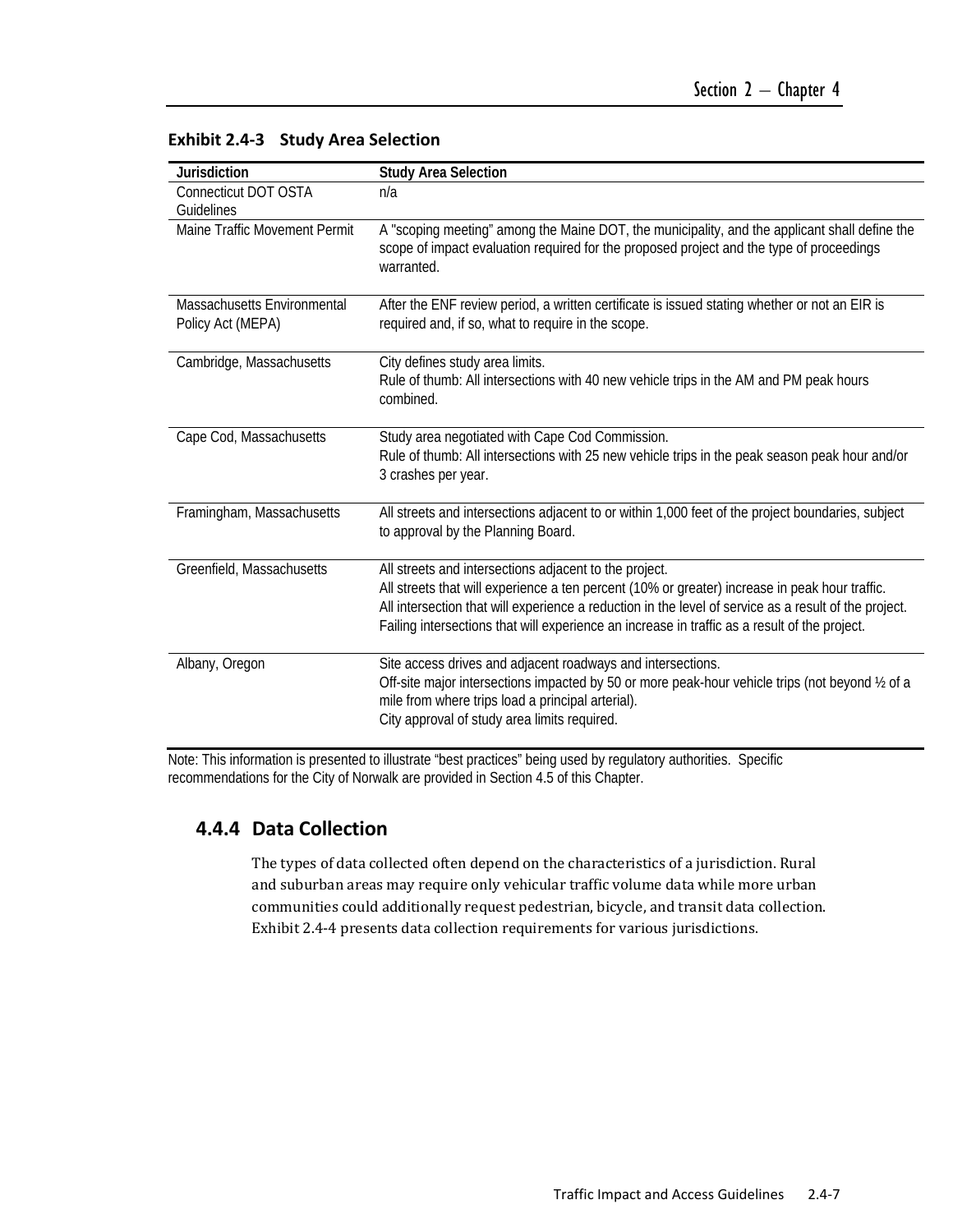

| Jurisdiction             | Data Collection                                                                                |
|--------------------------|------------------------------------------------------------------------------------------------|
| Connecticut DOT OSTA     | Traffic volume data.                                                                           |
| Guidelines               |                                                                                                |
| Cambridge, Massachusetts | Traffic volume data.                                                                           |
|                          | Pedestrian and bicycle counts.                                                                 |
|                          | Oueue data.                                                                                    |
|                          | Public transit usage data.                                                                     |
|                          | Parking data.                                                                                  |
|                          |                                                                                                |
| Cape Cod, Massachusetts  | Traffic volume data including heavy vehicles (trucks, buses, and RVs) within the past 2 years. |
|                          | Pedestrian and bicyclist counts may be required.                                               |
|                          | April - November preferred months for data collection.                                         |
|                          |                                                                                                |
| Waltham, Massachusetts   | Traffic volume data.                                                                           |
|                          | Pedestrian counts may be required.                                                             |
|                          | Public transit usage data.                                                                     |
|                          |                                                                                                |
| Albany, Oregon           | Historical traffic volume data.                                                                |
|                          | Recent traffic volume data including heavy vehicles, (trucks, buses, and RVs).                 |
|                          | Pedestrian and bicyclist counts may be required.                                               |
|                          |                                                                                                |

#### **Exhibit 2.4‐4 Data Collection**

Note: This information is presented to illustrate "best practices" being used by regulatory authorities. Specific recommendations for the City of Norwalk are provided in Section 4.5 of this Chapter.

## **4.4.5 Safety Data**

A jurisdiction may require that safety data be presented in a variety of ways, including tabular form, a detailed narrative, and/or collision diagrams. If appropriate, a city/town may further require that state data be supplemented with local data. Exhibit 2.4-5 presents safety data requirements for various jurisdictions.

| <b>Jurisdiction</b><br>Connecticut DOT OSTA | <b>Safety Data Presentation</b><br>Accident history for a minimum of 3 most recent years in the form of collision diagrams.                         |
|---------------------------------------------|-----------------------------------------------------------------------------------------------------------------------------------------------------|
| Guidelines                                  | Detailed narrative.                                                                                                                                 |
| Cape Cod, Massachusetts                     | Accident history for a minimum of 3 most recent years (using state and local data).                                                                 |
| Waltham, Massachusetts                      | Accident history for a minimum of 3 most recent years (using state and local data).<br>Collision diagrams will usually be required.                 |
| Albany, Oregon                              | Accident history for a 3 most recent years<br>Locations include those adjacent to site, and on study area major roadway links and<br>intersections. |

#### **Exhibit 2.4‐5 Safety Data**

Note: This information is presented to illustrate "best practices" being used by regulatory authorities. Specific recommendations for the City of Norwalk are provided in Section 4.5 of this Chapter.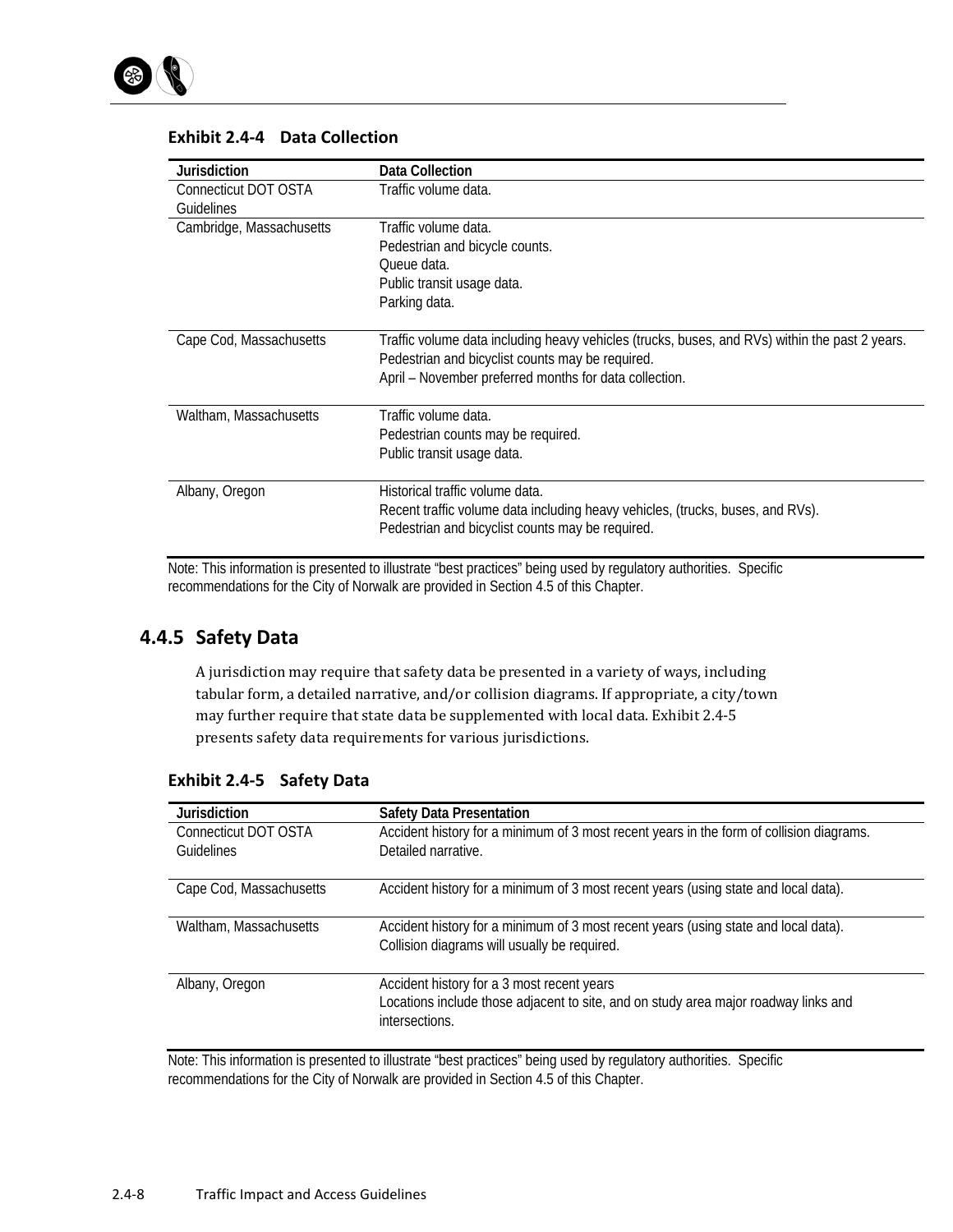## **4.4.6 Trip Generation Procedures**

In general, trip generation should be based on the most current version of the ITE Trip Generation Manual. Jurisdictions may also allow other studies to be considered. Trip credits for shared trips within a multi-use development and/or pass-by trips for a retail establishment could also be permitted. Exhibit 2.4-6 presents trip generation procedures defined by several jurisdictions.

| Jurisdiction             | <b>Trip Generation Procedures</b>                                                          |
|--------------------------|--------------------------------------------------------------------------------------------|
| Connecticut DOT OSTA     | Most current version of ITE Trip Generation Manual.                                        |
| Guidelines               | Approved ConnDOT studies are currently utilized to derive trip generation data for certain |
|                          | uses.                                                                                      |
|                          | Other studies taken into consideration and are subject to approval.                        |
|                          |                                                                                            |
| Cambridge, Massachusetts | Most current version of ITE Trip Generation Manual.                                        |
|                          | Vehicle occupancy and mode share shall be accounted for.                                   |
|                          | Heavy vehicle trip generation performed separately.                                        |
|                          | Existing trips may be subtracted from the trip generation, subject to approval.            |
|                          | Other studies taken into consideration and are subject to approval.                        |
|                          | Up to 25 percent of retail use trips can be assigned as pass-by trips.                     |
| Cape Cod, Massachusetts  | Most current version of ITE Trip Generation Manual.                                        |
|                          | Other studies taken into consideration and are subject to approval.                        |
|                          | Internal shared trip credits may be applied to multi-use projects.                         |
|                          | Up to 25 percent of retail use trips can be assigned as pass-by trips.                     |
|                          | Heavy vehicle trip generation performed separately.                                        |
|                          |                                                                                            |
| Albany, Oregon           | Most current version of ITE Trip Generation Manual.                                        |
|                          | Pass-by trips approved on a case-by-case basis.                                            |

|  | <b>Exhibit 2.4-6 Trip Generation Procedures</b> |  |
|--|-------------------------------------------------|--|
|--|-------------------------------------------------|--|

Note: This information is presented to illustrate "best practices" being used by regulatory authorities. Specific recommendations for the City of Norwalk are provided in Section 4.5 of this Chapter.

## **4.4.7 Trip Distribution Procedures**

Depending on the type of development, there are several industry standard methods for distributing traffic volumes to study area roadways, including U.S. Census journey-towork data, a gravity model, or existing travel patterns. Exhibit 2.4-7 presents trip distribution procedures accepted by several jurisdictions.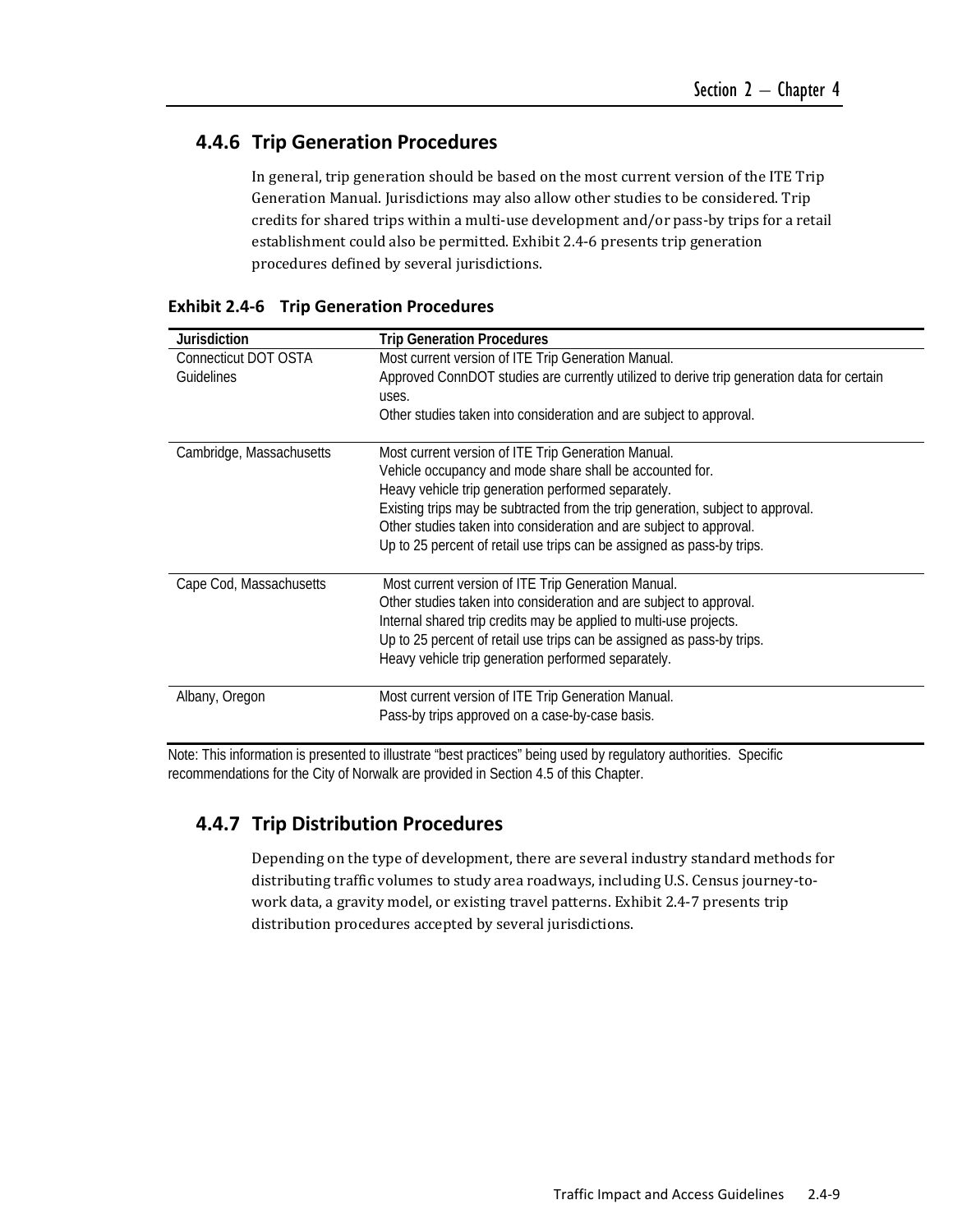| <b>Jurisdiction</b>      | Trip Distribution Procedures                                                      |
|--------------------------|-----------------------------------------------------------------------------------|
| Connecticut DOT OSTA     | n/a                                                                               |
| <b>Guidelines</b>        |                                                                                   |
| Cambridge, Massachusetts | Based on the most recent U.S. Census journey-to-work data (Census tract level).   |
|                          |                                                                                   |
| Cape Cod, Massachusetts  | Primary/Site and Pass-By/Site trips should distribute separately.                 |
|                          |                                                                                   |
| Albany, Oregon           | Manual traffic distribution and assignment based on the gravity model principle.  |
|                          | Projects generating more than 300 peak-hour trips may be required to use the City |
|                          | transportation model for traffic distribution and assignment                      |
|                          |                                                                                   |

### **Exhibit 2.4‐7 Trip Distribution Procedures**

Note: This information is presented to illustrate "best practices" being used by regulatory authorities. Specific recommendations for the City of Norwalk are provided in Section 4.5 of this Chapter.

## **4.4.8 Results Presentation**

The presentation of analysis results often depend on the characteristics of a jurisdiction. Rural and suburban areas may require only capacity analysis results for intersections while more urban communities could additionally request pedestrian, bicycle, and/or transit analysis. Exhibit 2.4-8 presents various jurisdictions' results presentation requirements.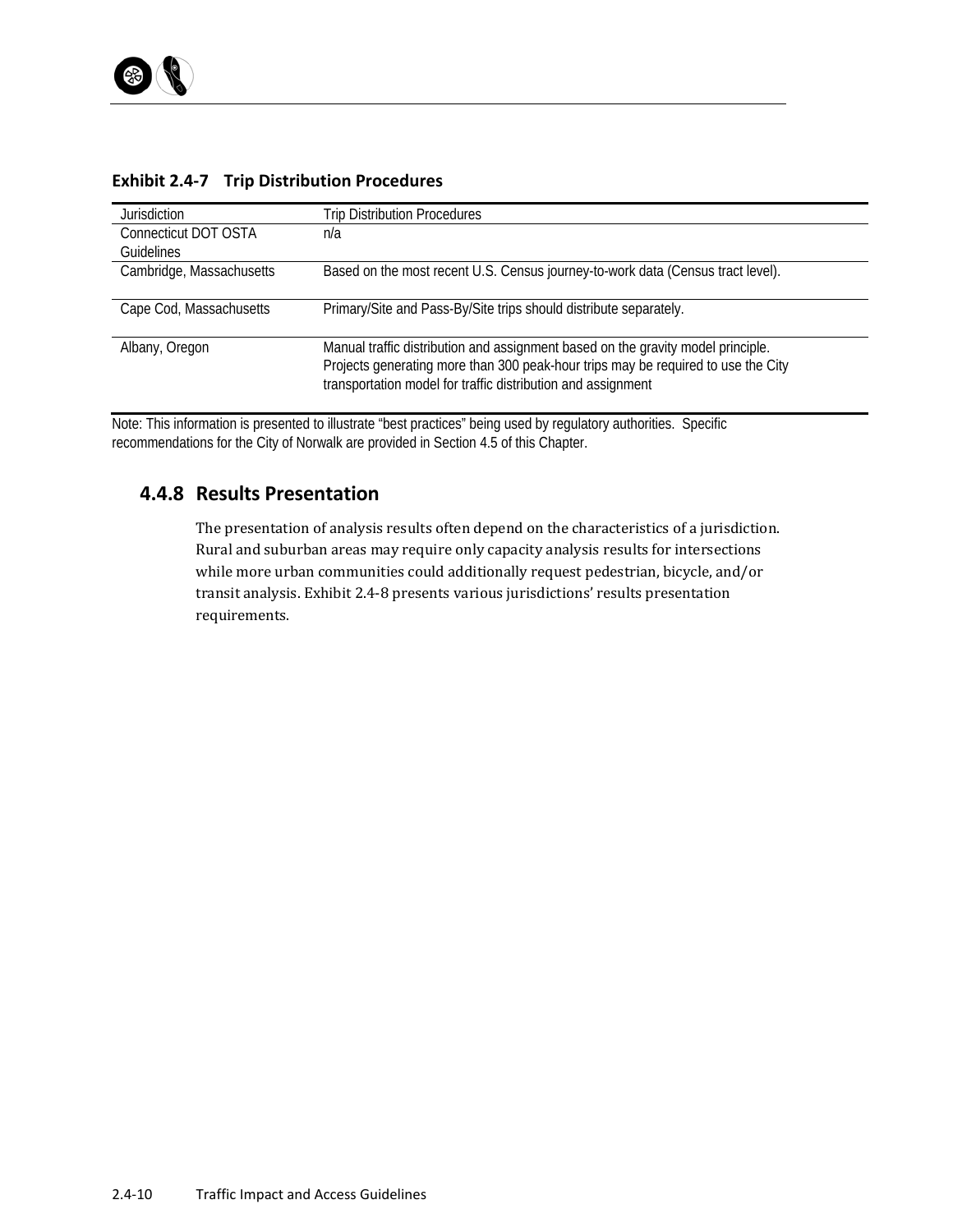| <b>Jurisdiction</b>      | <b>Results Presentation</b>                                                                                                                                                                                                                                                                                                                                                                                                                                                                                                                                                                                                                                                                                                                                                                                                                                                                                                                                     |
|--------------------------|-----------------------------------------------------------------------------------------------------------------------------------------------------------------------------------------------------------------------------------------------------------------------------------------------------------------------------------------------------------------------------------------------------------------------------------------------------------------------------------------------------------------------------------------------------------------------------------------------------------------------------------------------------------------------------------------------------------------------------------------------------------------------------------------------------------------------------------------------------------------------------------------------------------------------------------------------------------------|
| Connecticut DOT OSTA     | Recommended improvement plans.                                                                                                                                                                                                                                                                                                                                                                                                                                                                                                                                                                                                                                                                                                                                                                                                                                                                                                                                  |
| Guidelines               | Capacity analysis for intersections, interchanges, or expressways.                                                                                                                                                                                                                                                                                                                                                                                                                                                                                                                                                                                                                                                                                                                                                                                                                                                                                              |
| Cambridge, Massachusetts | Capacity analysis – LOS, v/c, and delay by intersection and approach<br>Queue analysis - Average queue for all lane groups<br>Residential street volume analysis - Peak hour volumes and percentage increase on all study<br>area roadway segments which are forecast to carry project traffic.<br>Parking analysis - Future parking demand<br>Transit analysis - Distribution and assignment of peak-hour project transit demand among all<br>available services; and analysis of increase in transit system use during the peak hours due to<br>the project and changes in available reserve capacity.<br>Pedestrian analysis - Pedestrian LOS at all study area intersections/crosswalks; pedestrian<br>crossing gap at unprotected crosswalks; and pedestrian access to/from the site within a one-<br>block radius and along principal access routes.<br>Bicycle analysis - Identify conflicting vehicle turning movements at all study area intersections |
| Waltham, Massachusetts   | where bicycle facilities are present or peak hour bicycle volume exceeds 10 on any approach;<br>evaluate bicycle access; and evaluate available bicycle parking on- and off-site.<br>Delay, v/c ratio, 95 <sup>th</sup> percentile queue lengths                                                                                                                                                                                                                                                                                                                                                                                                                                                                                                                                                                                                                                                                                                                |
|                          | Weave, merge/diverge analysis (where applicable)                                                                                                                                                                                                                                                                                                                                                                                                                                                                                                                                                                                                                                                                                                                                                                                                                                                                                                                |

#### **Exhibit 2.4‐8 Results Presentation**

Note: This information is presented to illustrate "best practices" being used by regulatory authorities. Specific recommendations for the City of Norwalk are provided in Section 4.5 of this Chapter.

### **4.4.9 Mitigation Triggers**

The next criterion defines mitigation triggers. These thresholds generally focus on delay, level of service, and/or safety. Some jurisdictions may also require a financial contribution in lieu of or in addition to traditional mitigation measures. These funds are deposited into a transportation fund and may be used at the discretion of the jurisdiction to address operational or safety deficiencies within the community but not necessarily proximate to the project site. Exhibit 2.4-9 presents mitigation triggers that have been adopted by various jurisdictions.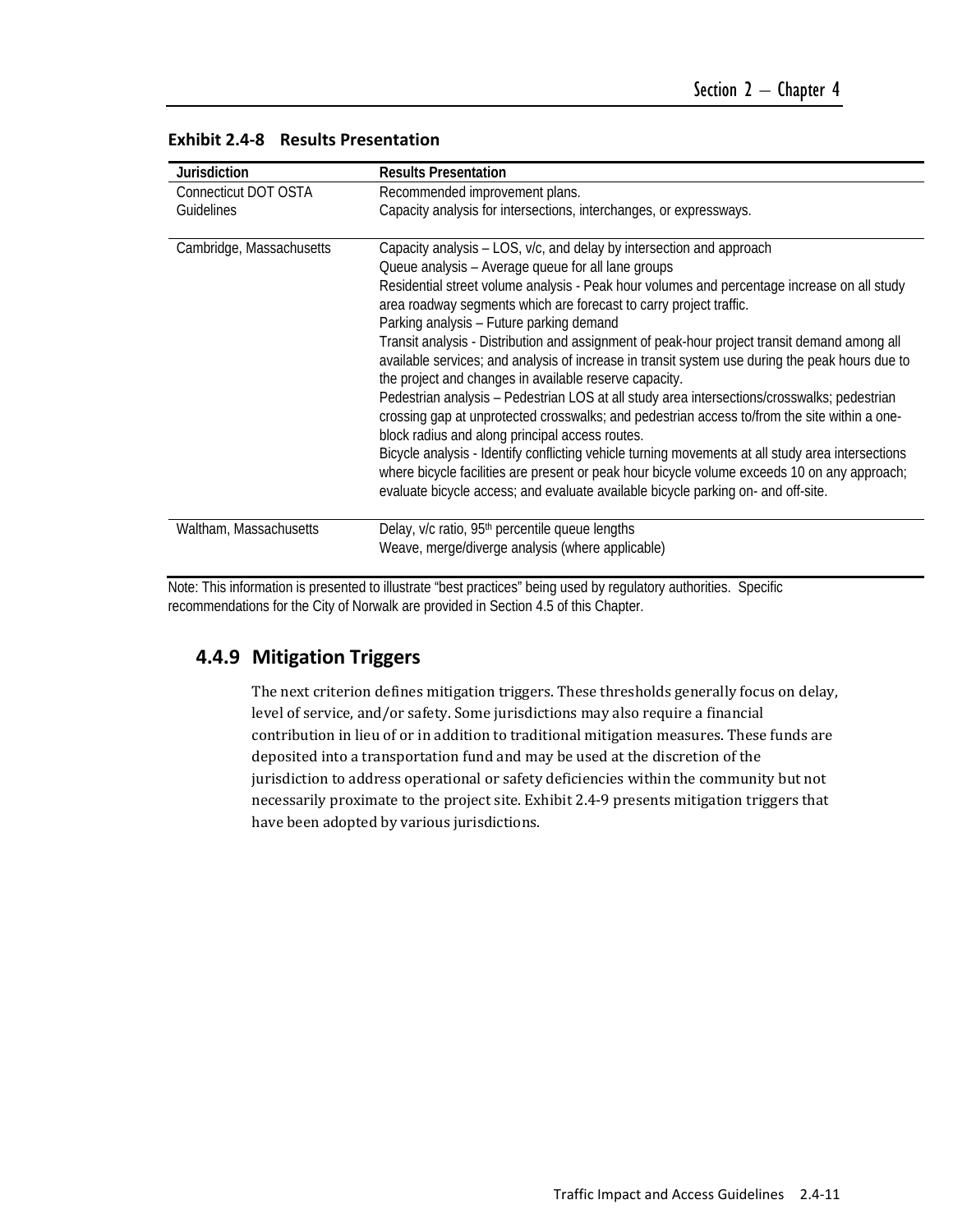| <b>Jurisdiction</b>       | <b>Mitigation Triggers</b>                                                                                                                                                    |
|---------------------------|-------------------------------------------------------------------------------------------------------------------------------------------------------------------------------|
| Connecticut DOT OSTA      | n/a                                                                                                                                                                           |
| Guidelines                |                                                                                                                                                                               |
| Stamford, Connecticut     | Improvements needed to avoid undue congestion and provide for safe pedestrian and                                                                                             |
|                           | vehicular circulation, including provisions for safe sidewalks and crosswalks for pedestrians.                                                                                |
| Canton, Massachusetts     | For intersections in the study area where a project increases traffic volumes by more than 5<br>percent.                                                                      |
|                           | Mitigation is required to restore operations to Existing Conditions LOS, bring operations to                                                                                  |
|                           | LOS D or better, and abate above average accident occurrence.                                                                                                                 |
| Cape Cod, Massachusetts   | Future year performance degradation must be fully mitigated to equivalent "no-build" delay and<br>v/c ratios.                                                                 |
|                           | Improvements should address safety-related problems at high crash locations.                                                                                                  |
|                           | Alternatives include Transit Equivalency Buyout and Fair Share Mitigation Analysis.                                                                                           |
| Framingham, Massachusetts | Off-site traffic improvements at locations that would receive at least 5% of traffic generated by                                                                             |
|                           | the project shall be equal to a minimum of 3% of the total development cost of the proposed<br>project.                                                                       |
|                           | The LOS of impacted intersections shall be adequate (LOS B or better for rural/residential/new<br>intersections; or LOS D or better for all other streets and intersections). |
| Waltham, Massachusetts    | Future year performance degradation must be fully mitigated to equivalent "no-build" delay and                                                                                |
|                           | v/c ratios.                                                                                                                                                                   |
|                           | Where use of existing transit systems is proposed as mitigation, analysis of the impacts on                                                                                   |
|                           | capacity and performance should be quantified and documented.                                                                                                                 |
|                           | Financial contribution to the City of Waltham's Transportation Fund.                                                                                                          |
| Albany, Oregon            | LOS D for intersections controlled by a signal or all-way stop or v/c ratio of 0.85 for the worst                                                                             |
|                           | case movement at uncontrolled and two-way stop controlled intersections.                                                                                                      |
|                           | Street segments and intersections where accident rates exceed 1.0.                                                                                                            |

### **Exhibit 2.4‐9 Mitigation Triggers**

Note: This information is presented to illustrate "best practices" being used by regulatory authorities. Specific recommendations for the City of Norwalk are provided in Section 4.5 of this Chapter.

## **4.4.10Review Timeline**

Review timelines are clearly defined in the most effective TIAS Guidelines. Generally, entities doing business with the City prefer to know how long a review will take so they may understand if/when approval/denial would be made and can adjust their overall project timeline accordingly. Exhibit 2.4-10 presents review timelines that various jurisdictions commit to.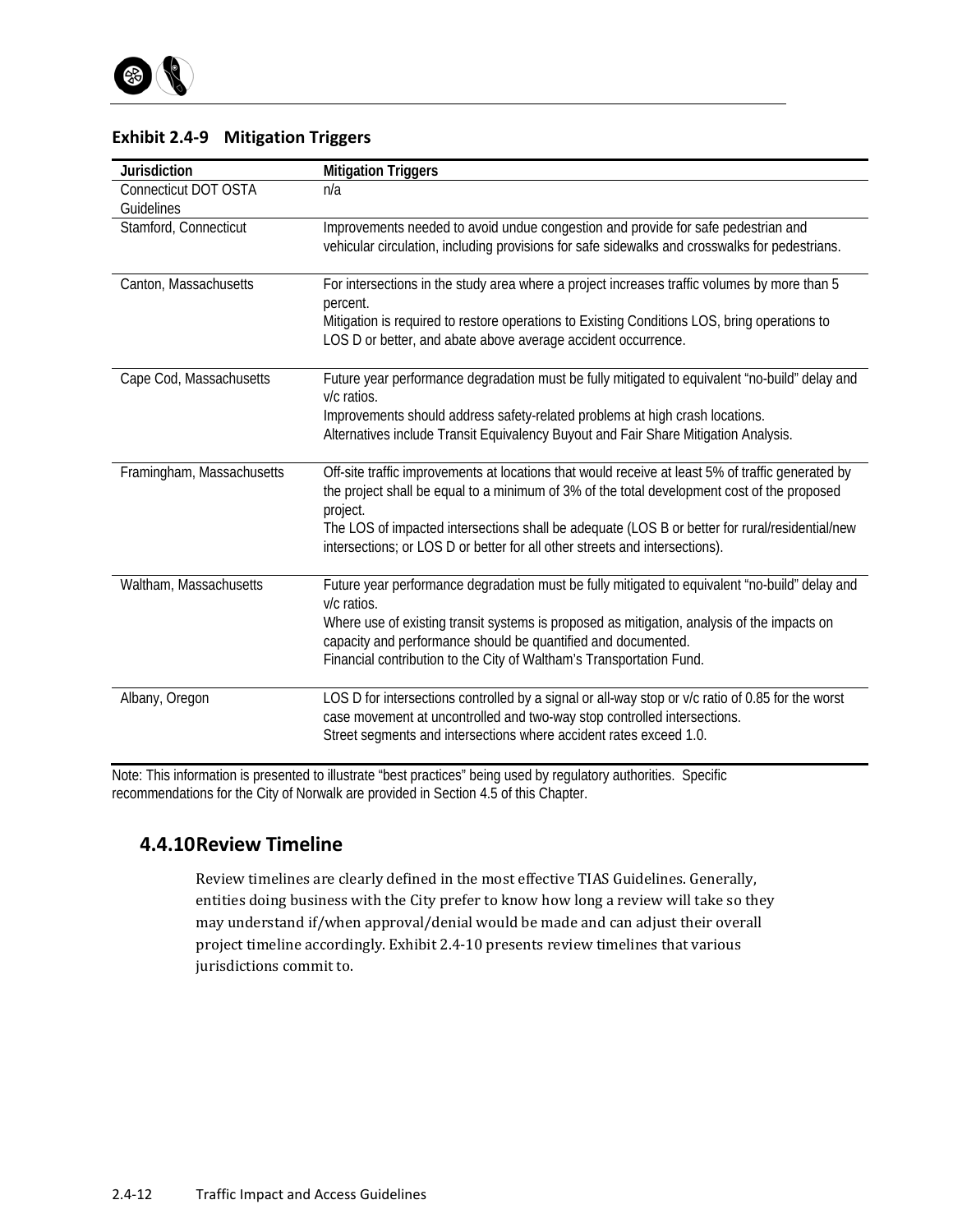| <b>Jurisdiction</b>      | <b>Review Timeline</b>                                                                                                                                                |
|--------------------------|-----------------------------------------------------------------------------------------------------------------------------------------------------------------------|
| Connecticut DOT OSTA     | Maximum of 60 days of review time                                                                                                                                     |
| <b>Guidelines</b>        | The OSTA normally meets the third Tuesday of each month                                                                                                               |
|                          | Approval or denial is issued by the Executive Director of OSTA                                                                                                        |
| Cambridge, Massachusetts | City has 21 days to either approve the study or issue a denial.<br>After re-submittal, the City then has 14 days to either certify a revised study or issue a denial. |
| Cape Cod, Massachusetts  | The average review time is five months.<br>State law requires completion of the review process within seven months.                                                   |

#### **Exhibit 2.4‐10 Review Timeline**

Note: This information is presented to illustrate "best practices" being used by regulatory authorities. Specific recommendations for the City of Norwalk are provided in Section 4.5 of this Chapter.

## **4.5 City of Norwalk TIAS Guideline Recommendations**

The study team has evaluated criteria included in the TIAS Guidelines of several cities/towns, counties, and states to determine which present the most effective and efficient set of guidelines to those doing business with the City. This evaluation resulted in the identification of the "best practices" for TIAS Guidelines. The study team has also considered the appropriateness of the criteria as they relate to the City of Norwalk's transportation system. Exhibit 2.4-11 presents a summary of recommendations for implementing these "best practices" in a manner suitable for the City of Norwalk.

The recommendations are meant to serve as a guide for the City in developing and adopting a more comprehensive and quantifiable set of TIAS Guidelines which upgrade and strengthen the set of requirements currently in place. Developers and users of this document should contact the City's Department of Planning and Zoning to obtain the most recent rules and regulations for the preparation of traffic studies for projects coming before the City.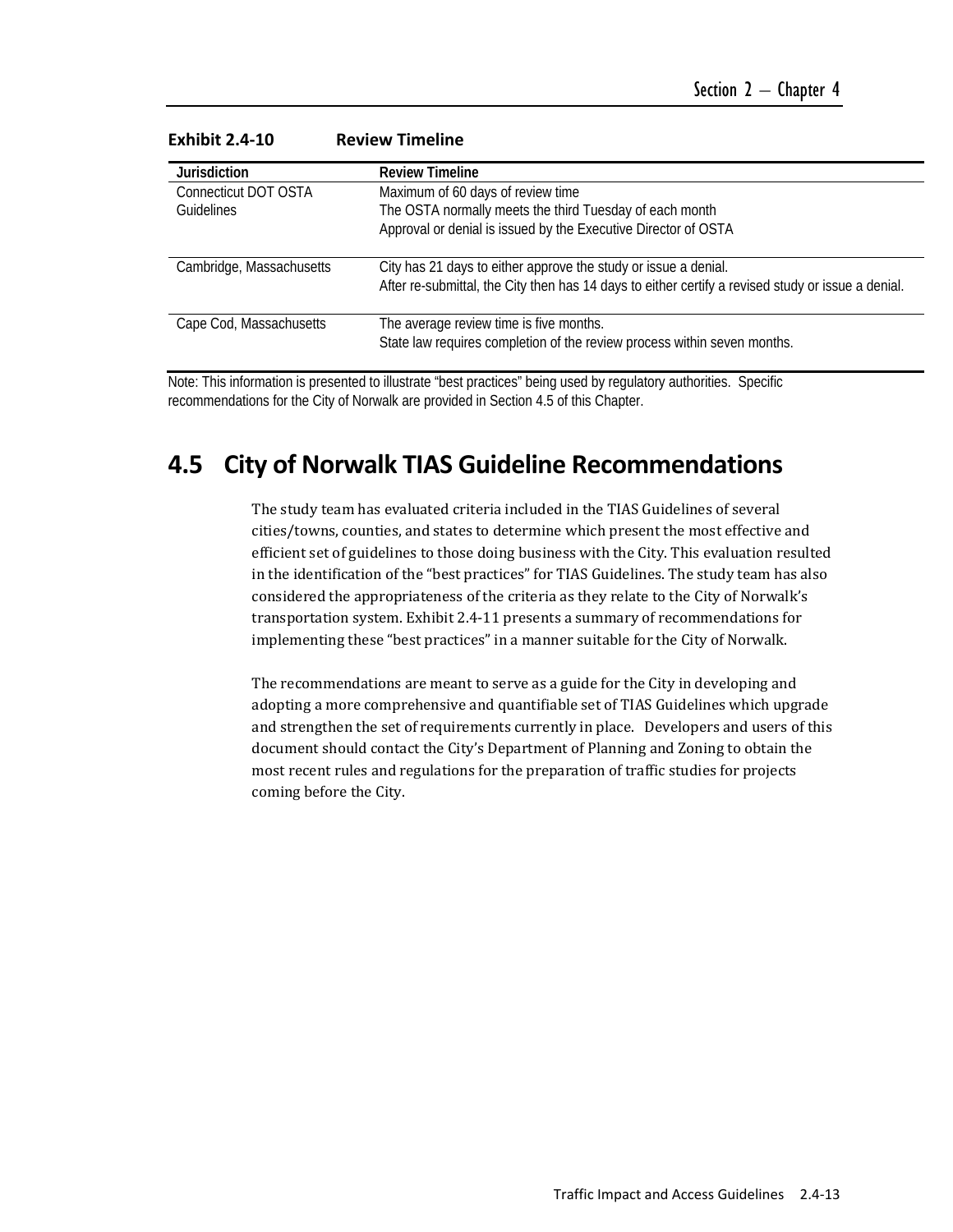

| Criteria                 | "Best Practices" and Recommendation1                                                                                            |
|--------------------------|---------------------------------------------------------------------------------------------------------------------------------|
| <b>TIAS Threshold/</b>   | Level 1 (New Developments Only):                                                                                                |
| Trigger                  | Trip generation: 50 or more total peak hour vehicle trips.                                                                      |
|                          |                                                                                                                                 |
|                          | Level 2:                                                                                                                        |
|                          | New Developments:                                                                                                               |
|                          | Size: 20,000 square feet or more of new non-residential; or 10 or more new residential dwelling units.                          |
|                          | Parking: 100 or more new parking spaces.                                                                                        |
|                          | Trip Generation: 100 or more total peak hour vehicle trips.                                                                     |
|                          | <b>Existing Permitted Use:</b>                                                                                                  |
|                          | Size: Any increase in development size.                                                                                         |
|                          | Parking: Increase to supply by 50 or more parking spaces.<br>Land Use: Significant change in use from that previously approved. |
|                          |                                                                                                                                 |
| Levels of Study          | Level 1: Technical memorandum (trip generation, trip distribution, safety, and driveway access).<br>Level 2: Full TIAS.         |
|                          |                                                                                                                                 |
| Study Area<br>Selection  | Level 1: Site drive and adjacent intersections only.                                                                            |
|                          | Level 2: Intersections with 25 new vehicle trips in a peak hour. City approval of Level 2 study area limits<br>required.        |
|                          |                                                                                                                                 |
| Data Collection          | Daily/peak period traffic volume data including heavy vehicles (time period of data collection dependent<br>on use).            |
|                          | Peak period pedestrian and bicycle counts.                                                                                      |
|                          | Public transit usage data (where applicable).                                                                                   |
|                          | Data must be collected within the past 2 years, unless otherwise approved by the City.                                          |
| Safety Data              | Accident history for the most recent 3 years of data available from state and local sources (if applicable).                    |
|                          | Detailed narrative, summary table, and collision diagrams.                                                                      |
| <b>Trip Generation</b>   | Based on the most current version of the ITE Trip Generation Manual.                                                            |
| Procedures               | Other studies could be taken into consideration, subject to approval by the City.                                               |
|                          | Pass-by and shared trip credits permitted in accordance with ITE Trip Generation Handbook procedures.                           |
| <b>Trip Distribution</b> | Should be well documented and justified.                                                                                        |
| Procedures               | Potential methodologies include existing trip patterns on adjacent roadway network, journey-to-work data                        |
|                          | based on the most recently available US Census, and/or a gravity model.                                                         |
| <b>Results</b>           | Based on the most recent HCM.                                                                                                   |
| Presentation             | v/c, delay, LOS, and 95 <sup>th</sup> percentile queue presented by lane group and overall intersection.                        |
|                          | Analysis should consider pedestrian and bicycle interaction.                                                                    |
|                          | Weave and/or merge/diverge analysis (where applicable).                                                                         |

#### **Exhibit 2.4‐11 TIAS Guideline Recommendations**

1 Specific thresholds and triggers presented in this document are only recommendations for consideration. Potential applicants should contact the Department of Planning & Zoning to obtain the most current thresholds.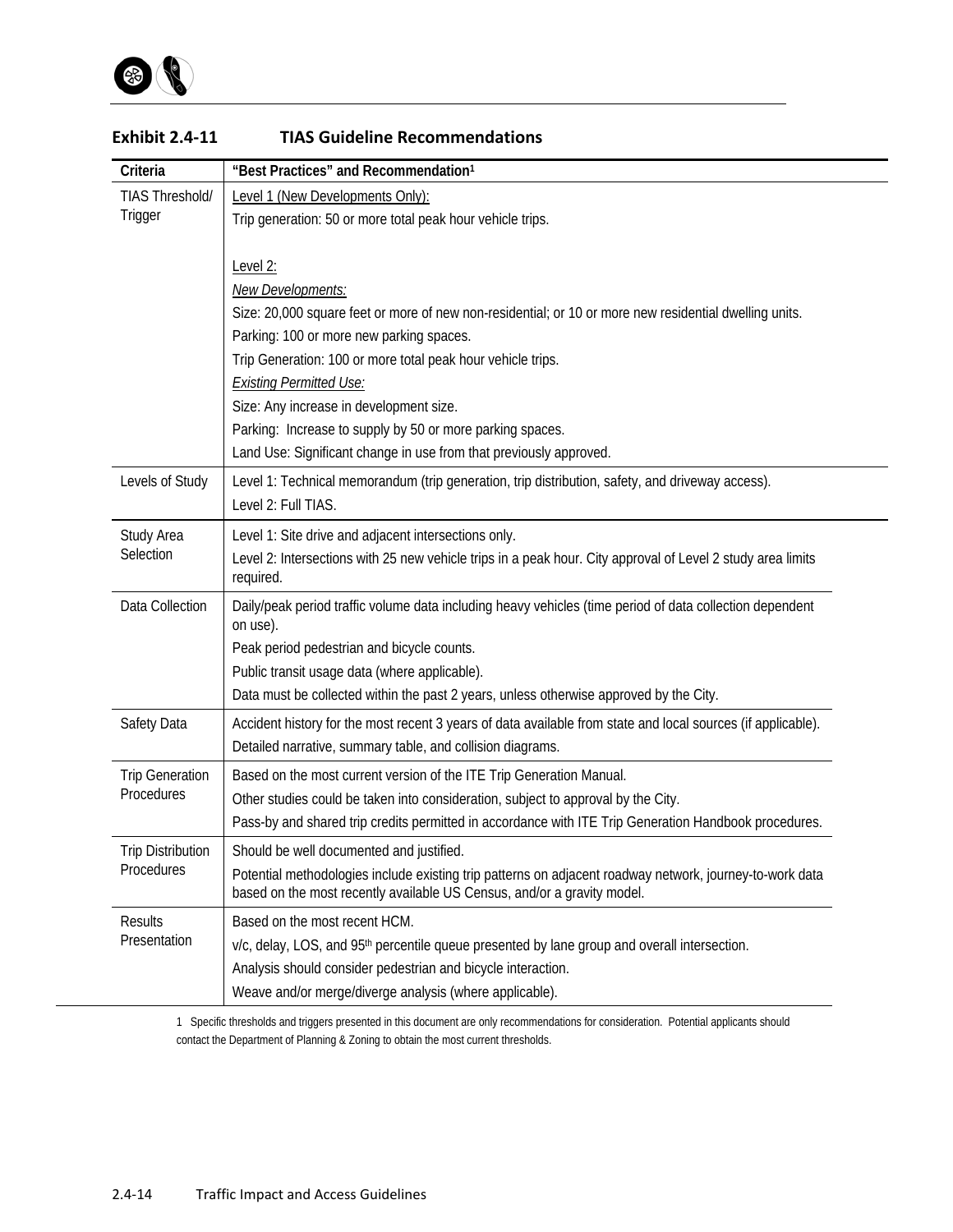| Criteria               | "Best Practices" and Recommendation                                                                                                                                                                                                                                                                                                                                                          |  |
|------------------------|----------------------------------------------------------------------------------------------------------------------------------------------------------------------------------------------------------------------------------------------------------------------------------------------------------------------------------------------------------------------------------------------|--|
| Mitigation<br>Triggers | For intersections in the study area where a project increases traffic volumes by more than 5 percent, mitigation is<br>required in the following cases:                                                                                                                                                                                                                                      |  |
|                        | If intersection operates at LOS D or better under the No-Build condition and the Build condition degrades<br>operations to LOS E/F, LOS D or better operations must be restored; or                                                                                                                                                                                                          |  |
|                        | If intersection operates at LOS E under the No-Build condition and the Build condition degrades operations<br>to LOS F, No-Build operations must be restored; or                                                                                                                                                                                                                             |  |
|                        | If intersection operates at LOS F under the No-Build condition and the continues to operate at LOS F under<br>the Build condition with increased delay, No-Build delay must be restored; or                                                                                                                                                                                                  |  |
|                        | To abate above average accident occurrence.                                                                                                                                                                                                                                                                                                                                                  |  |
|                        | Development of a fund for future transportation improvements in lieu of or in addition to mitigation should be<br>considered.                                                                                                                                                                                                                                                                |  |
| <b>Review Timeline</b> | The review period for Level 1 studies should be no more than 45 days from submission of the TIAS. Level 2<br>studies should be no more than 75 days from submission of the TIAS.<br>Where discrepancies and/or additional information is required/requested by the City, the timelines are extended<br>until such time that the revised information has been received by the City DPW Staff. |  |

| Exhibit 2.4-11 (cont). | <b>TIAS Guideline Recommendations</b> |
|------------------------|---------------------------------------|
|------------------------|---------------------------------------|

## **4.6 TIAS Standard Report Contents**

Based on the guidance and recommendations discussed previously, this section presents the minimum standard content that should be included in all TIAS submissions to the City. The section is meant to provide clarity to those doing business and working in the City and to streamline the process of TIAS submission and review. A TIAS Technical Checklist has been developed for the City and is included in the Appendix.

In accordance with CT DOT guidelines, all traffic studies shall be prepared by or under the direct supervision of a Professional Civil or Transportation Engineer currently licensed to practice within the State of Connecticut and with special training and experience in transportation engineering and planning. The engineer shall certify the document by providing a signature and stamp of approval.

A scoping determination meeting with the City will be required for all developments requiring a Level 2 study. This meeting would ideally take place prior to substantial work on the TIAS has begun and will define or confirm:

- $\blacklozenge$  Level of study required;
- ◆ Study area limits;
- $\blacklozenge$  Peak periods to be studied;
- $\bullet$  Growth rate assumption (for future year projections);
- $\blacklozenge$  Planned developments and improvements to be considered; and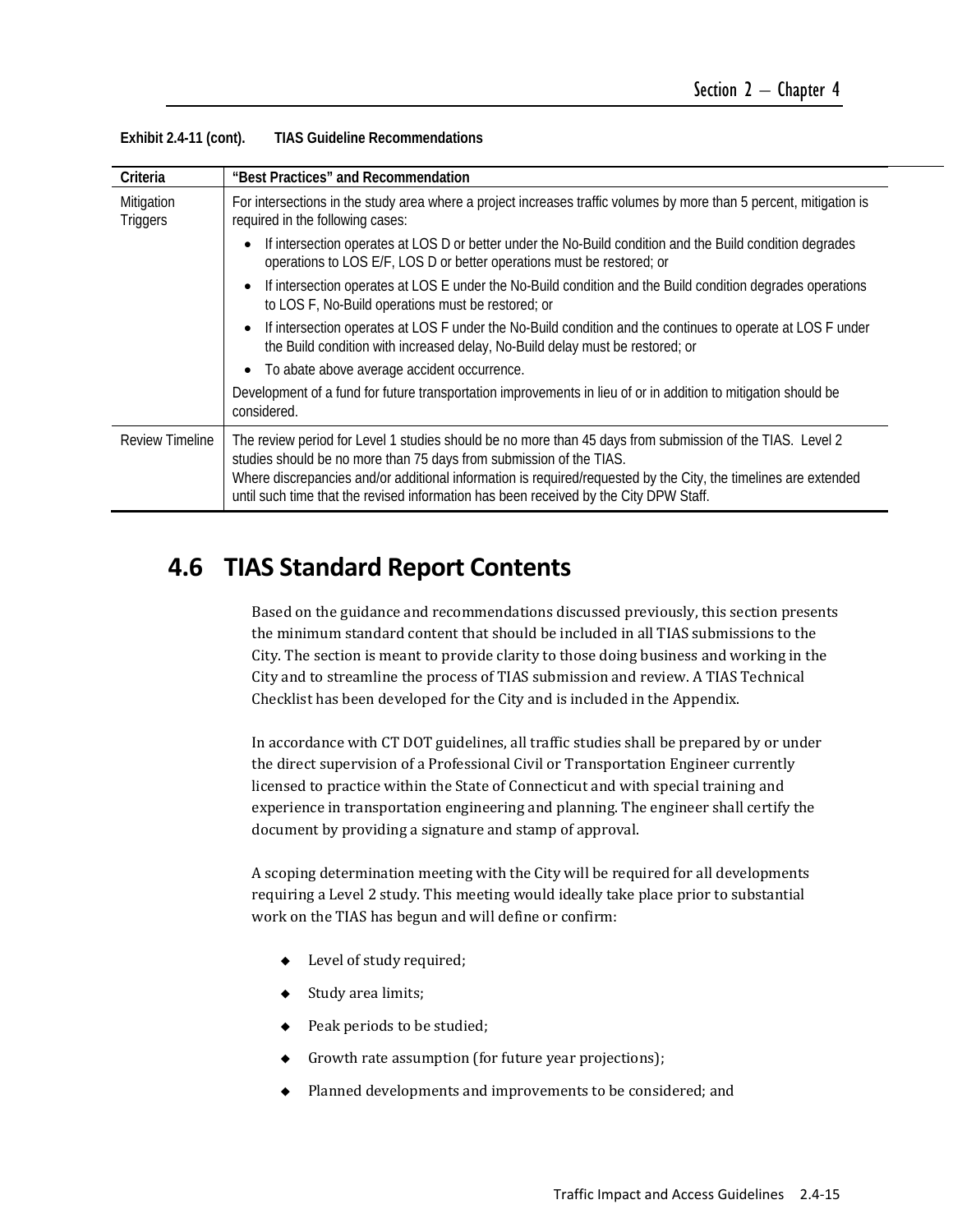

 $\blacklozenge$  Deviations from standard trip generation methodology (if necessary).

## **4.6.1 Executive Summary**

The Executive Summary of the TIAS should document the report certification (i.e. Professional Engineer stamp and signature). This section should also include:

- $\blacklozenge$  Description of the proposed development including development use(s), size, parking, and proposed access;
- $\blacklozenge$  Brief summary of the site location and study area;
- $\bullet$  Summary of findings; and
- $\bullet$  Discussion of proposed mitigation.

## **4.6.2 Introduction**

The introduction of the TIAS should include information on the following:

- ◆ **Project Description:** Details of the existing land use and of the proposed development including development  $use(s)$ , size, parking, and proposed access.
- ◆ **Study Area Description** A description of the study area should be provided, including the study area boundaries, and study area intersections. The extent of the study area will depend on the level of study required for a particular development (determined according to the thresholds presented in Exhibit 2.4 ‐11).
	- $\div$  A Level 1 study should include the site drive and adjacent intersections only.
	- $\div$  A Level 2 study should include intersections with 25 new vehicle trips in a peak hour. It should be noted that City approval of Level 2 study area limits required and would occur at a the scoping determination meeting discussed above.
- **Study Methodology** This section should provide a brief discussion of the methodology used to complete the TIAS.

## **4.6.3 Existing Conditions**

The following information about the existing conditions within the vicinity of the project site should be provided:

◆ **Existing Roadway Conditions** – Descriptions of all roadways adjacent to the site and between all study area intersections, including approximate roadway width, number of travel lanes, bicycle and pedestrian accommodations, posted speed limits, functional classification, and jurisdiction.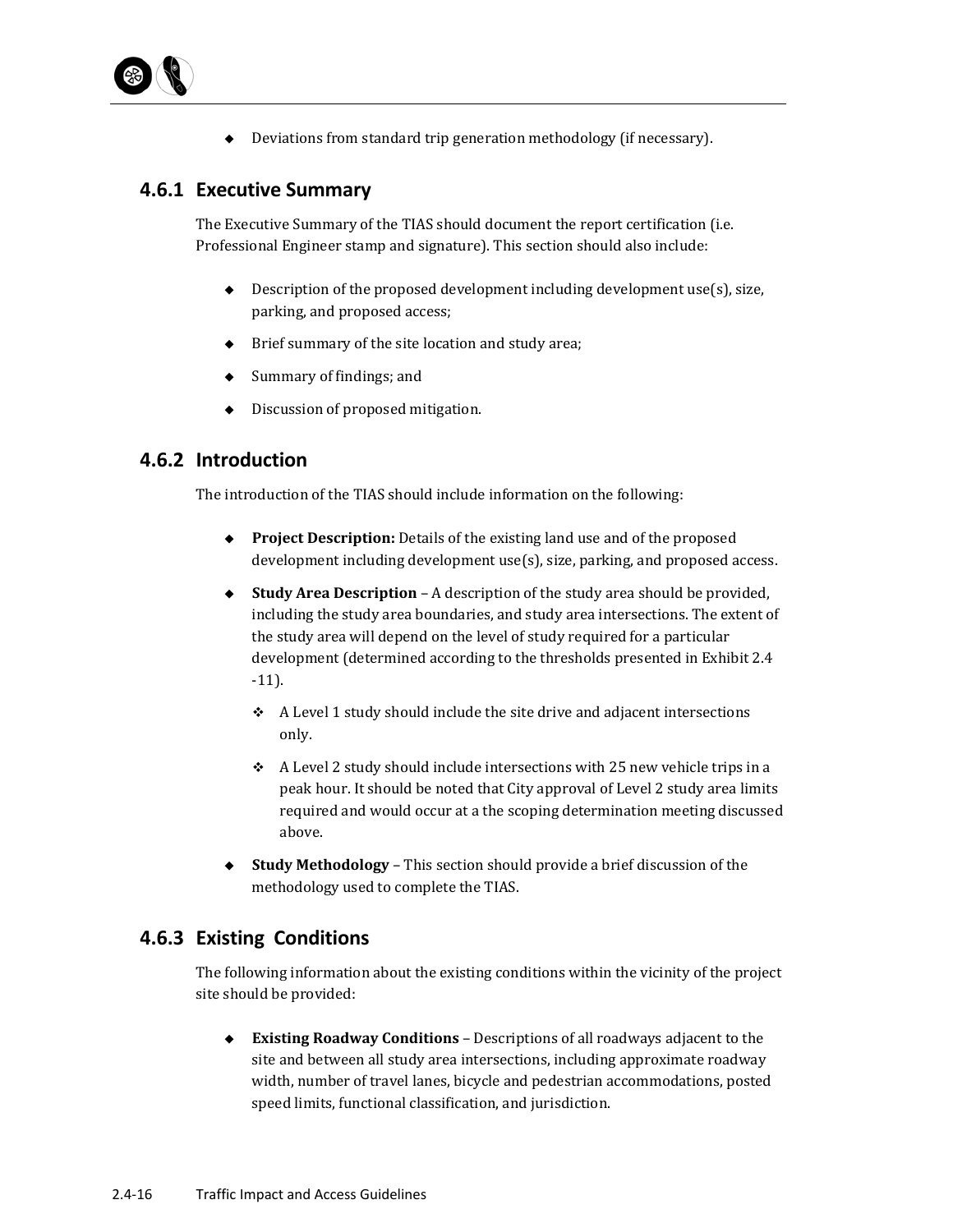- ◆ **Existing Intersection Conditions** Descriptions of all study area intersections, including designated lane use, traffic control, crosswalk locations, adjacent land use, and transit stops.
- **Existing Daily Traffic Volumes -** Daily traffic volume data for a minimum of 48-hours on roadways in the vicinity of the site should be provided. The counts should be taken within two years of the submission date of the study unless otherwise approved by the City. The time period of counts (typical weekday (Tuesday, Wednesday, Thursday), Saturday, and/or Sunday) shall depend on the type of development and shall be determined in consultation with the City.
- **Existing Peak Hour Traffic Volumes –**Turning movement counts (TMCs) should be provided at all study intersections during the peak period (determined through consultation with the City). Counts should be avoided during weeks with major holidays, school break weeks, and during the period between two weeks before Christmas and New Years week. Counts may be deemed invalid in the case of extreme weather events (heavy rain or snow/blizzard conditions). Counts to include:
	- \* Total cars and heavy vehicles reported separately by movement;
	- ◆ Pedestrian counts by crosswalk; and
	- $\div$  Bicycle counts by movement.

Counts should be summarized graphically for each peak hour in the form of traffic volume networks that are balanced and seasonally adjusted, where appropriate. See below for more information regarding seasonal adjustment.

- **Seasonal Variation/Adjustment –** Traffic counts shall be seasonally adjusted if, according to the most recent version of *Factors for Expanding 24‐Hour Counts to Annual Average Daily Traffic Volumes* compiled by CT DOT, data is collected during a month with lower than average daily traffic volumes. These factors shall be used to seasonally adjust traffic volumes, if necessary.
- **Public Transportation** If applicable, discuss bus stops, shelters, stations and routes within the project area. Include private shuttle bus services, school bus stops, etc. Include a summary of transit schedules and headways for each service. Present the most recent boarding and alighting information for transit stops in the study area.
- ◆ **Crash Data** The latest available 3-year accident data from state records shall be provided for all study area intersections in the form of a summary table and detailed narrative. If deemed appropriate by the City, state data shall be supplemented with local data. Collision diagrams shall be provided for locations included on the most recent Suggested List of Surveillance Study Sites (SLOSSS)<sup>1</sup>

1

 "Pursuant to Title 23 United States Code Section 409, this data is not admissible and not discoverable in any federal or state court proceeding, and cannot be considered for any other purpose in any action for damages arising from an occurrence at a location addressed in this report."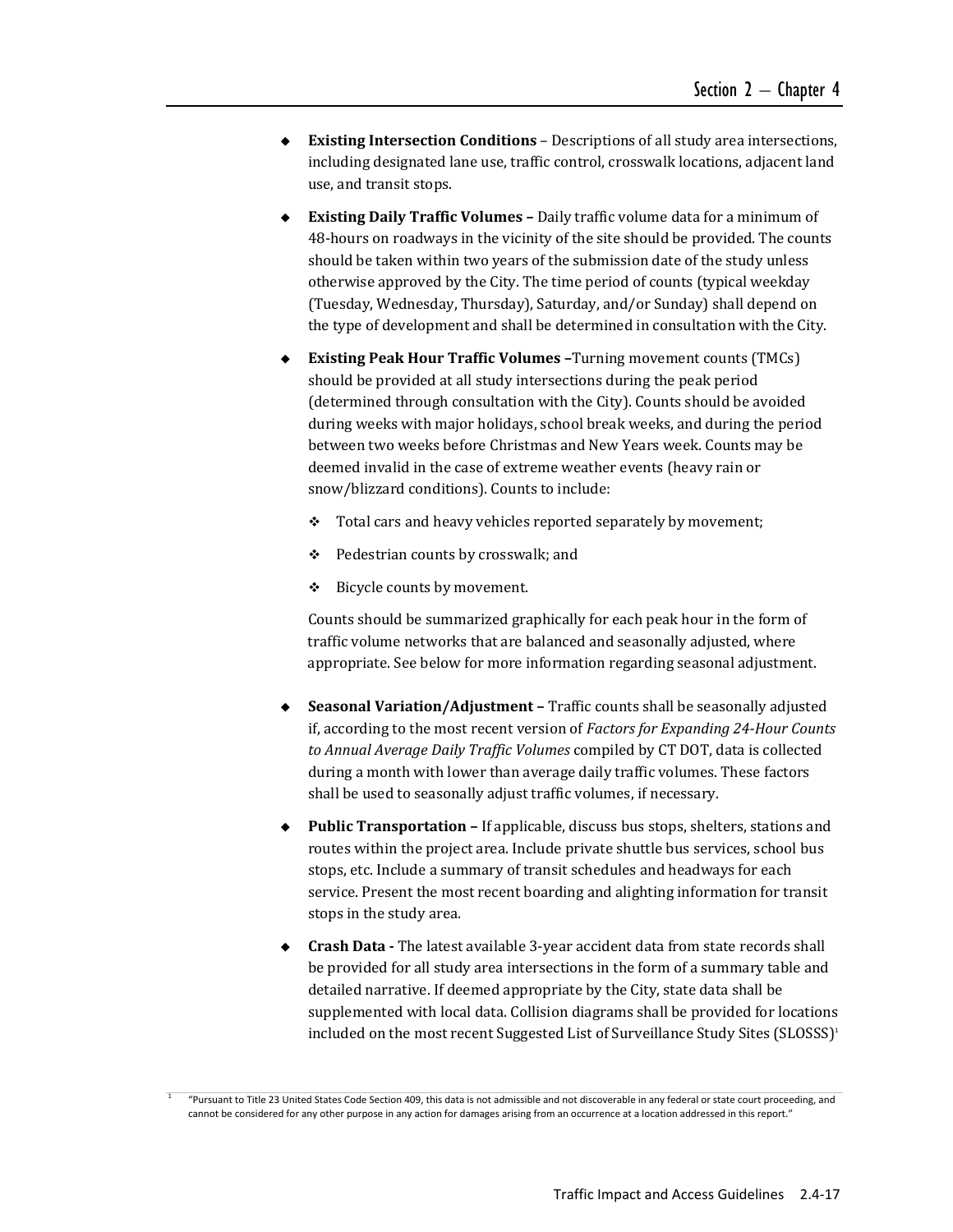or, for local crash data, for intersections with greater than an average of 8 accidents per year for the 3-year period studied.

## **4.6.4 Future Conditions without the Project (No‐Build)**

The following information about the future conditions, without the proposed project (i.e. No-Build Conditions) should be provided:

- ◆ **Planned/Approved Roadway Improvements** Discuss planned and/or approved improvements to the transportation network in the vicinity of the project site that could influence traffic flow in the study area. These improvements should be determined based on discussions with the City.
- ◆ **Planning Horizon** The study forecast period shall be five years or the anticipated date of final building occupancy, whichever is later.
- **Historical Background Growth Rate -Identify annual growth rate** assumption and justify its selection through discussions with the City.
- ◆ Site-specific Background Developments Identify other developments, including those previously approved by the state and/or City, or pending, but not yet operational, to be included in background traffic estimates.
- ◆ **No-Build Traffic Volumes** Graphically summarize No-Build traffic volumes that are balance, where appropriate.

### **4.6.5 Future Conditions with the Project (Build)**

The following information about the future conditions, with the proposed project (i.e. Build Conditions) should be provided:

- ◆ **Trip Generation** –The methodology used to establish trip generation estimates, including pass-by and shared trips, if applicable should be provided and the final trip generation estimates should be summarized. Trip generation estimates should be based on the most current version of the ITE Trip Generation Manual. Other studies could be taken into consideration, subject to approval by the City. Pass-by and shared trip credits are permitted in accordance with ITE Trip Generation Handbook procedures. Trip generation for the Christmas Season, as defined by ITE, is not currently required.
- ◆ **Trip Distribution** Describe the methodology used to establish the directional distribution of vehicular traffic approaching and departing the site. For multiuse developments, different trip distribution rates should be established for each type of use (office, retail, residential, etc.). Graphics showing the percent distribution of traffic by direction for each major road leading to the area and at access points should be provided.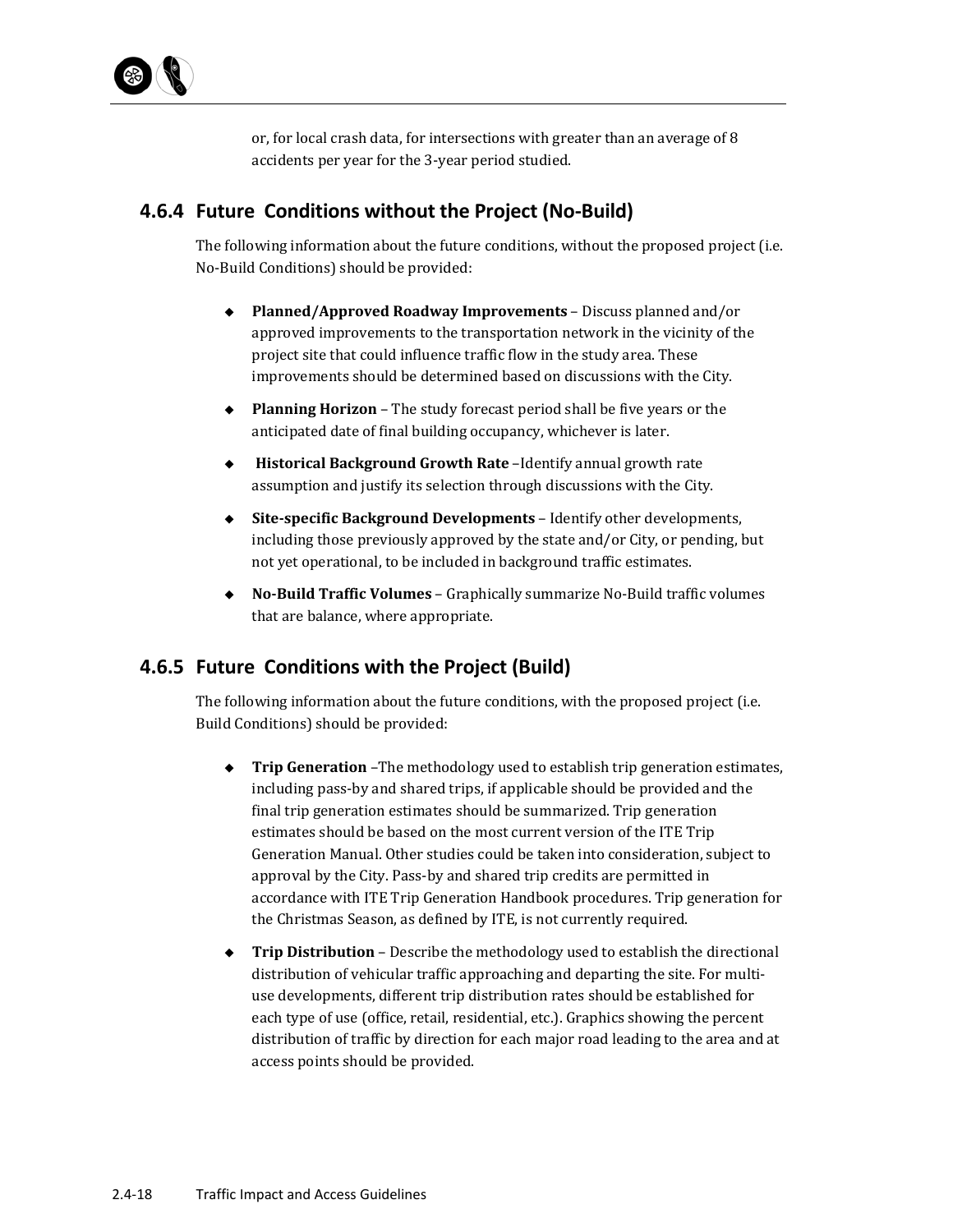- ◆ **Trip Assignment** Assign site-generated traffic to the study area roadways based on trip distribution patterns and graphically summarize these traffic volumes for each peak hour.
- ◆ **Build Traffic Volumes** Graphically summarize Build traffic volumes that are balanced, where appropriate. For Federal-Aid projects, 20-year design volumes are required.

### **4.6.6 Traffic Operations Analysis**

The following information about the traffic operations analysis should be provided:

- **Methodology** and **Software** Provide a description of the methodology used to analyze study area intersections and interchanges (if applicable). The analysis approach used shall be in accordance with the most recently accepted version of the Transportation Research Board's *Highway Capacity Manual (HCM).*
- ◆ Signalized Intersection Capacity Analysis Results of capacity analysis should be presented for all signalized study area intersections and include  $v/c$ ratio, delay, LOS, and 95th percentile queue by lane group and overall intersection for each peak hour and analysis condition (Existing, No-Build, and Build Conditions). The analysis should consider pedestrian and bicycle interaction.
- **Unsignalized Intersection Capacity Analysis** Results of capacity analysis should be presented for all unsignalized study area intersections and include  $v/c$  ratio, delay, LOS, and 95th percentile queue for all minor street movements for each peak hour and analysis condition. The analysis should consider pedestrian and bicycle interaction.
- **Weave, Merge, & Diverge Capacity Analysis (if applicable)** – If applicable, results of capacity analysis should be presented for all weave areas, merges, and diverges within the study area. The results should include the density and LOS for each facility for each peak hour and analysis condition.
- ◆ Sight Distance Evaluation Sight distance evaluations shall be summarized for all site driveways. Measurements should be taken for Stopping Sight Distance (SSD) and Intersections Sight Distance (ISD) at these intersections in accordance with guidelines provided by the most recently accepted version of A *Policy on Geometric Design of Highways and Streets ("Green Book")* by the American Association of State Highway and Transportation Officials (AASHTO).
- ◆ Signal Warrant Analysis, if applicable If a new traffic signal is proposed at a study area intersection, its installation shall be justified using the warrants in the most recently accepted version of the *Manual on Uniform Traffic Control Devices* (MUTCD) prepared by the Federal Highway Administration. The signal warrants in the MUTCD are not the sole criteria used to determine the need for